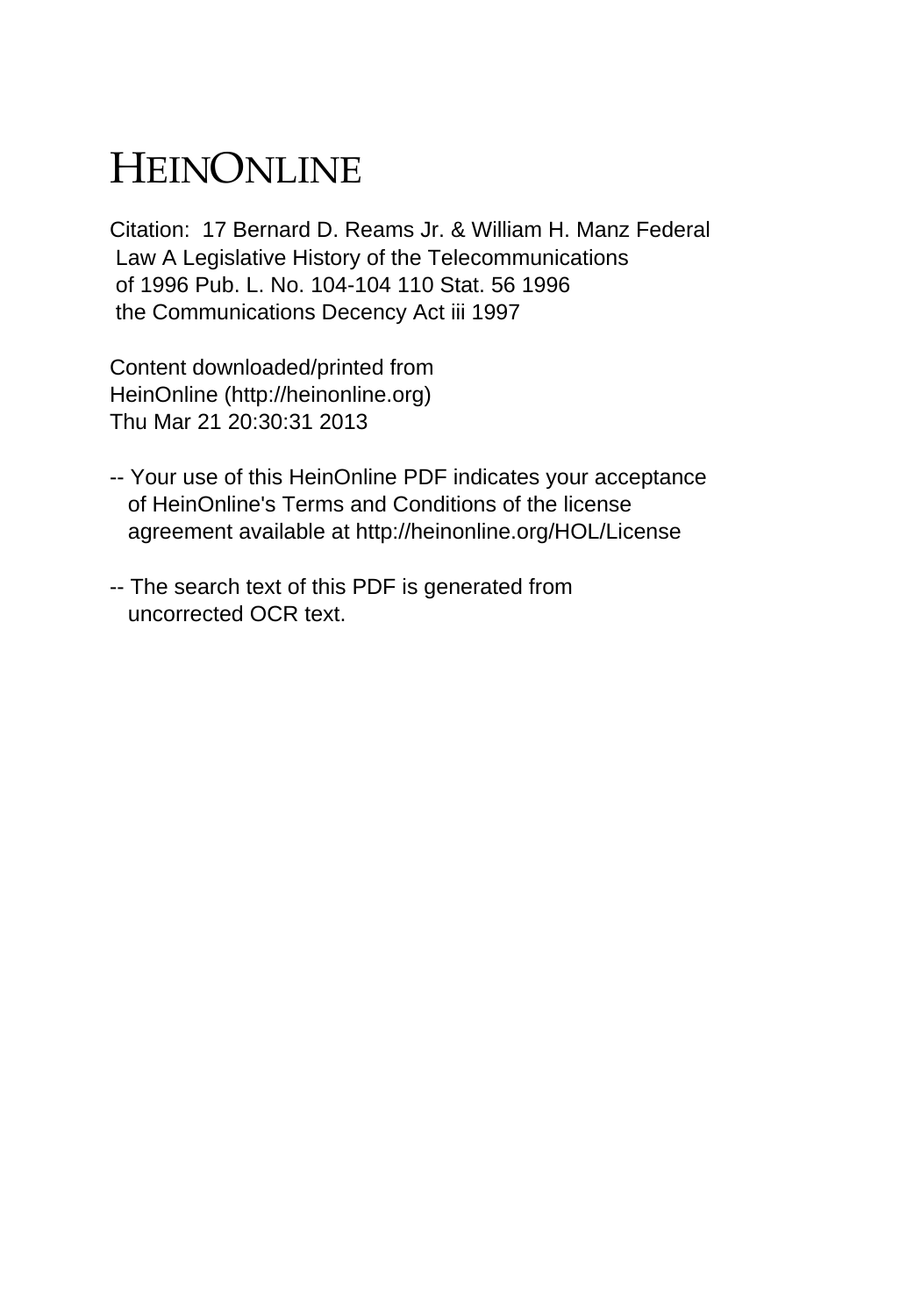## **SUMMARY TABLE OF CONTENTS**

 $\ddot{\phantom{0}}$ 

| Master Table of Documents Vol. 1                                                                                                                                                                                                                                                                                                                                                                                                                                                    |
|-------------------------------------------------------------------------------------------------------------------------------------------------------------------------------------------------------------------------------------------------------------------------------------------------------------------------------------------------------------------------------------------------------------------------------------------------------------------------------------|
| Selected Bibliography $\ldots \ldots \ldots \ldots \ldots \ldots \ldots$ Vol. 1                                                                                                                                                                                                                                                                                                                                                                                                     |
| Section I: Law as Enacted Vol. $1$ (Doc. No. 1)                                                                                                                                                                                                                                                                                                                                                                                                                                     |
| Section II: Reports on the Law $\dots$ . Vol. 1 (Doc. Nos. 2 - 6)                                                                                                                                                                                                                                                                                                                                                                                                                   |
| Section III: Hearings on the Law Vol. 2 (Doc. Nos. 7 - 9)                                                                                                                                                                                                                                                                                                                                                                                                                           |
| Section IV: Congressional Record Vol. 3 (Doc. Nos. 10 - 87)                                                                                                                                                                                                                                                                                                                                                                                                                         |
| Section V: Presidential and Vice<br>Presidential Statements Vol. 3 (Doc. Nos. 88 - 95)                                                                                                                                                                                                                                                                                                                                                                                              |
| Section VI: Past Bill Versions Vol. 4 (Doc. Nos. 96 - 101)                                                                                                                                                                                                                                                                                                                                                                                                                          |
| Section VII: Related Bills $\ldots$ . Vol. 5 (Doc. Nos. 102 - 115)<br>Vol. 6 (Doc. Nos. 116 - 120)                                                                                                                                                                                                                                                                                                                                                                                  |
| Section VIII: Congressional Record -<br>Related Bills Vol. 6 (Doc. Nos. 121 - 162)                                                                                                                                                                                                                                                                                                                                                                                                  |
| Section IX: Past Reports $\ldots$ . Vol. 7 (Doc. Nos. 163 - 170)                                                                                                                                                                                                                                                                                                                                                                                                                    |
| Section X: Past Hearings $\ldots$ . $\ldots$ Vol. 8 (Doc. Nos. 171 - 172)<br>Vol. 9 (Doc. No. 173)<br>Vol. 10 (Doc. No. 174)<br>Vol. 11 (Doc. No. 175)<br>Vol. 12 (Doc. Nos. 176 - 177)<br>Vol. 13 (Doc. Nos. 178 - 179)<br>Vol. 14 (Doc. No. 180)<br>Vol. 15 (Doc. Nos. 181 - 184)<br>Vol. 16 (Doc. No. 185)<br>Vol. 17 (Doc. No. 186)<br>Vol. 18 (Doc. Nos. 187 - 188(A&B))<br>Vol. 19 (Doc. Nos. 188(C) - 189)<br>Vol. 20 (Doc. Nos. 190 - 191)<br>Vol. 21 (Doc. Nos. 192 - 201) |
| Section XI: Final Report<br>. Vol. 21 (Doc. No. 202)                                                                                                                                                                                                                                                                                                                                                                                                                                |